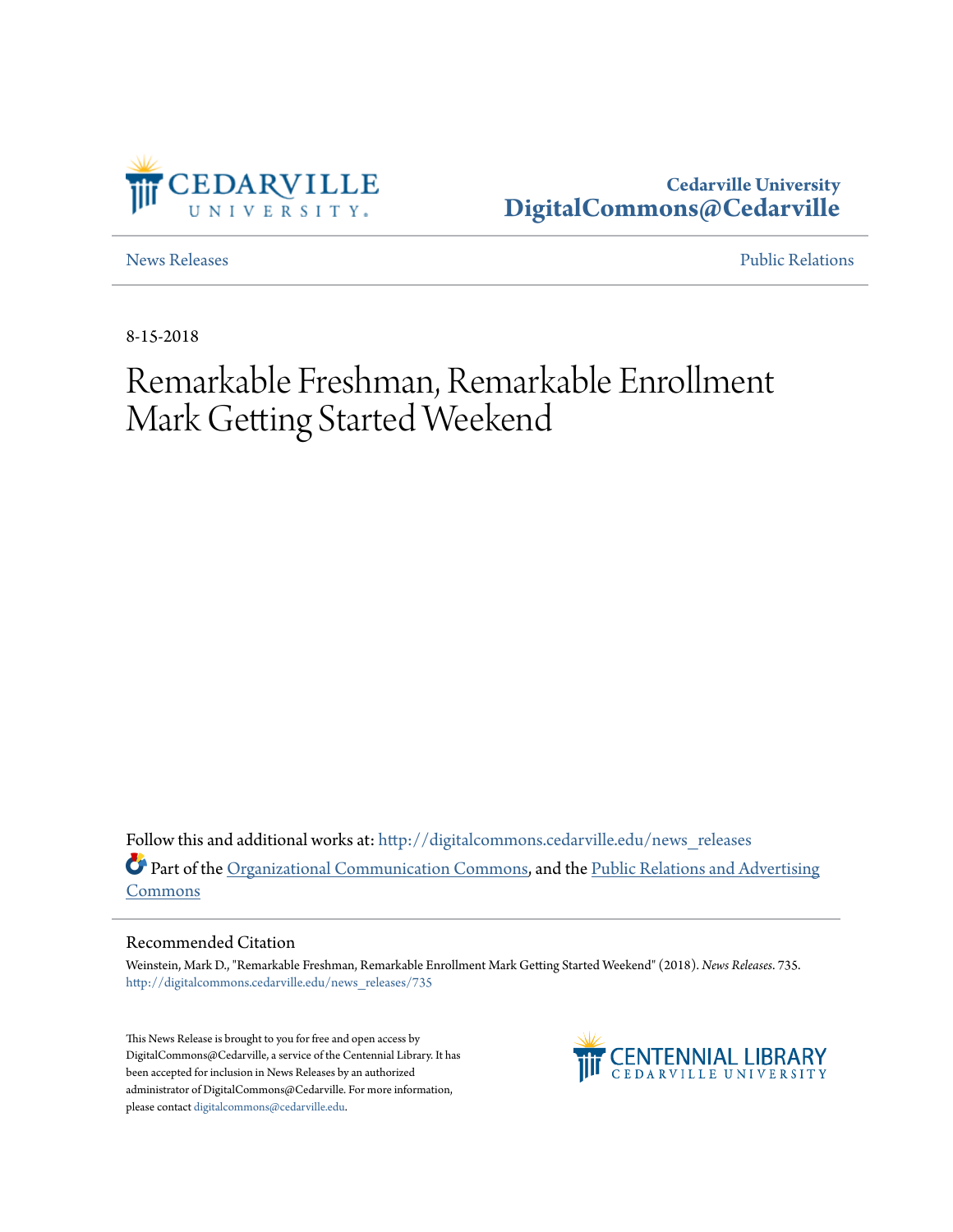## **FOR IMMEDIATE RELEASE August 15, 2018**

**CONTACT:** Mark D. Weinstein Executive Director of Public Relations [937-766-8800](tel:937-766-8800) (o) [937-532-6885](tel:937-532-6885) (m) [Mweinstein@cedarville.edu](mailto:Mweinstein@cedarville.edu) @cedarvillenews

## **Remarkable Freshman, Remarkable Enrollment Mark Getting Started Weekend**

**CEDARVILLE, OHIO --** Will Cedarville University eclipse 4,000 total enrollment for the 2018-19 school year? The final numbers are still unofficial, but early indications point to a 12th straight record enrollment with more than 4,000 students.

Freshmen, transfer students, and all other undergraduate students move in to campus housing August 17-19.

Among them will be Logan Cole, the school shooting survivor from West-Liberty Salem High School student from just north of Urbana, Ohio. Cole survived a double shotgun blast from classmate Ely Serna on January 20, 2017, and convinced Serna not to shoot anyone else, averting a potential Columbine-style disaster. Cole has made a remarkable recovery and begins his freshman year at Cedarville this fall.

"Mom and dad went to Cedarville; my sister Leah attends there," Logan said. "I was familiar with campus because I had attended soccer camps and really enjoyed it. I knew it was a good Christian college close enough to home for me to come back when I needed to. Cedarville is the college I've been planning on since I began thinking about it."

Also among the new students will be 20 freshmen and one transfer student enrolled in the new civil engineering program. Four returning mechanical engineering students will also switch to the new major, making a first year total of 25 enrolled, three times what was expected.

The program, directed by Dr. Stephen Ayers, professor of civil engineering, became a reality because of Cedarville's missions efforts which often revealed the need for civil engineering solutions to serve those in developing countries.

"Civil engineering is such a natural fit with the Christian mission of Cedarville," noted Ayers, "I am excited to see how God uses our the program and our graduates to impact lives both here in the US and around the world."

Initial response to the new program has far exceeded expectations, Ayers explained. "I am excited to be able to offer students a comprehensive civil engineering program, providing technical excellence along with the options and flexibility offered by larger civil engineering programs," he said. "More than that though, I am excited by the opportunity to pour into students' lives and to see them grow and blossom into the people God has created them to be."

Cedarville will also welcome a record number of international students with 29. "I have 21 freshmen